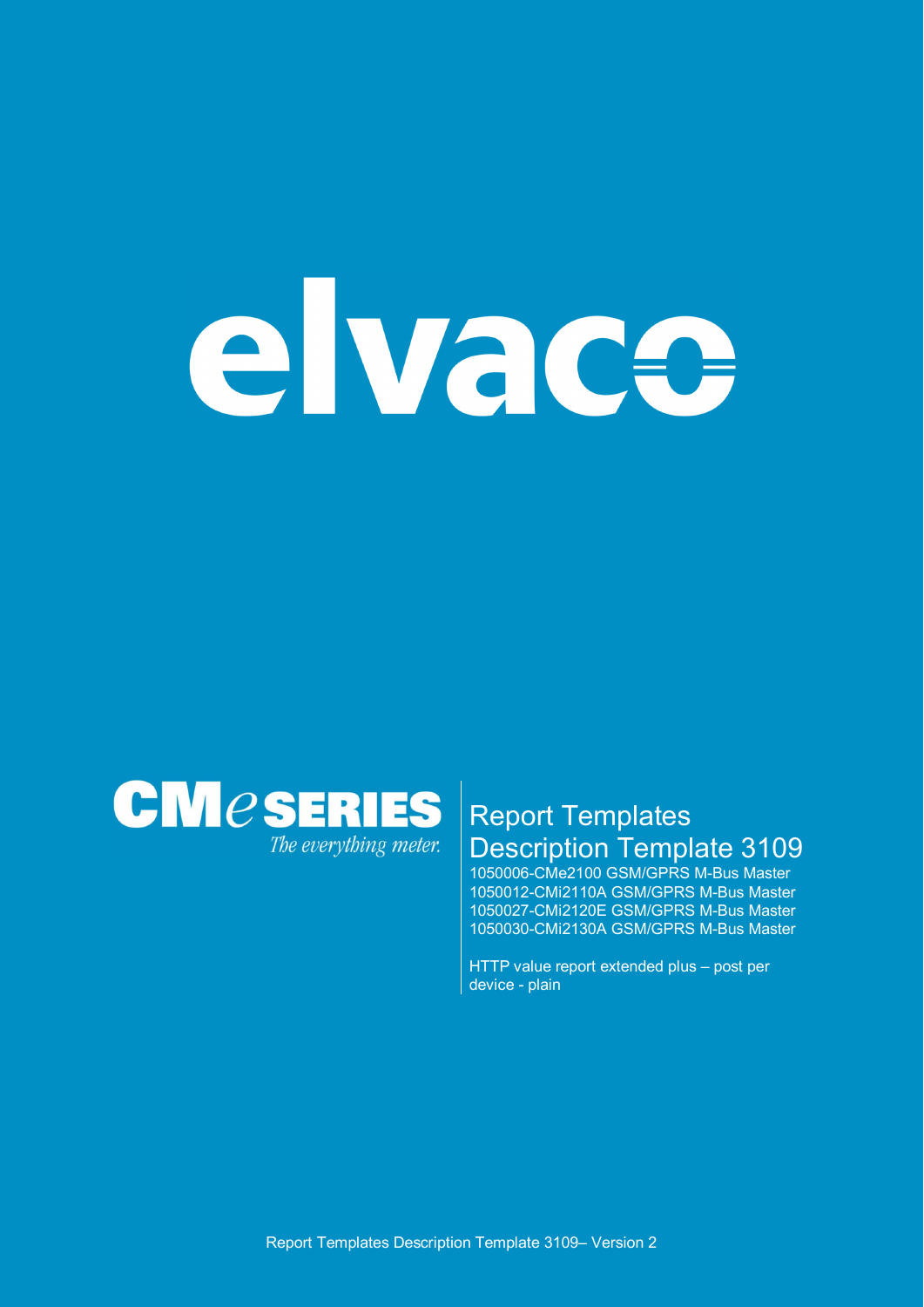

# **Contents**

| 1                     |                   |            |  |  |  |
|-----------------------|-------------------|------------|--|--|--|
|                       | 11<br>1.2         |            |  |  |  |
| $\overline{2}$        |                   |            |  |  |  |
|                       | 21<br>2.2<br>2.3  |            |  |  |  |
| 3                     |                   |            |  |  |  |
|                       | 3.1<br>3.2<br>3.3 | 311<br>312 |  |  |  |
| $\boldsymbol{\Delta}$ |                   |            |  |  |  |
|                       | 4.1               |            |  |  |  |
| 5                     |                   |            |  |  |  |
|                       | 5.1<br>5.2        | 5.2.1      |  |  |  |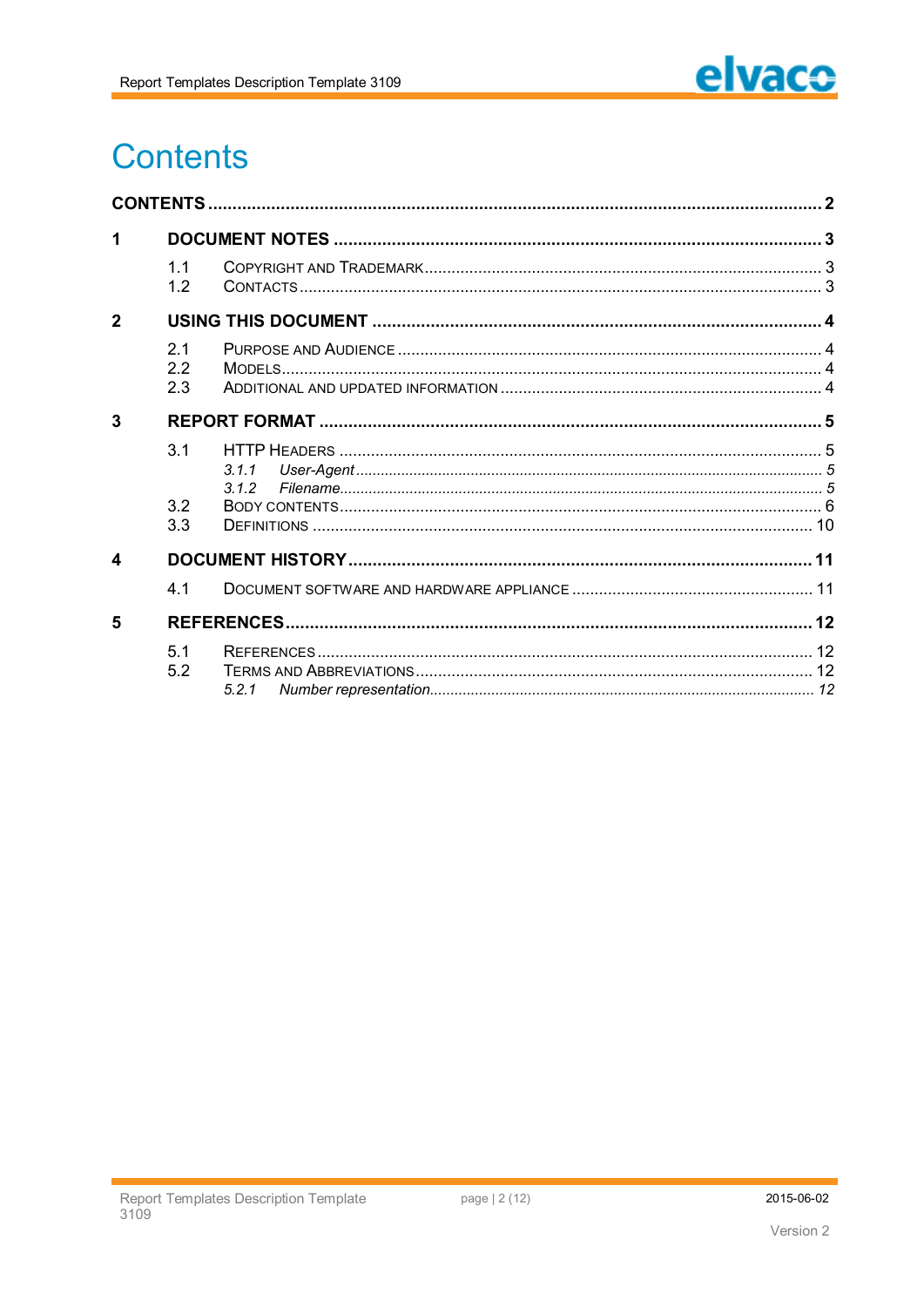

# 1 Document notes

All information in this manual, including product data, diagrams, charts, etc. represents information on products at the time of publication, and is subject to change without prior notice due to product improvements or other reasons. It is therefore recommended that customers contact Elvaco AB for the latest product information before purchasing a CMe/CMi Series product.

The documentation and product are provided on an "as is" basis only and may contain deficiencies or inadequacies. Elvaco AB takes no responsibility for damages, liabilities or other losses by using this product.

## **1.1 Copyright and Trademark**

© 2015, Elvaco AB. All rights reserved. No part of the contents of this manual may be transmitted or reproduced in any form by any means without the written permission of Elvaco AB. Printed in Sweden.

CMe/CMi Series is a trademark of Elvaco AB, Sweden.

## **1.2 Contacts**

Elvaco AB Headquarter

Teknikgatan 18 434 37 Kungsbacka SWEDEN

Phone: +46 300 30250 Fax: +46 300 18440

E-Mail: info@elvaco.com

Elvaco AB Technical Support

Phone: +46 300 434300 E-Mail: support@elvaco.se

Online: http://www.elvaco.com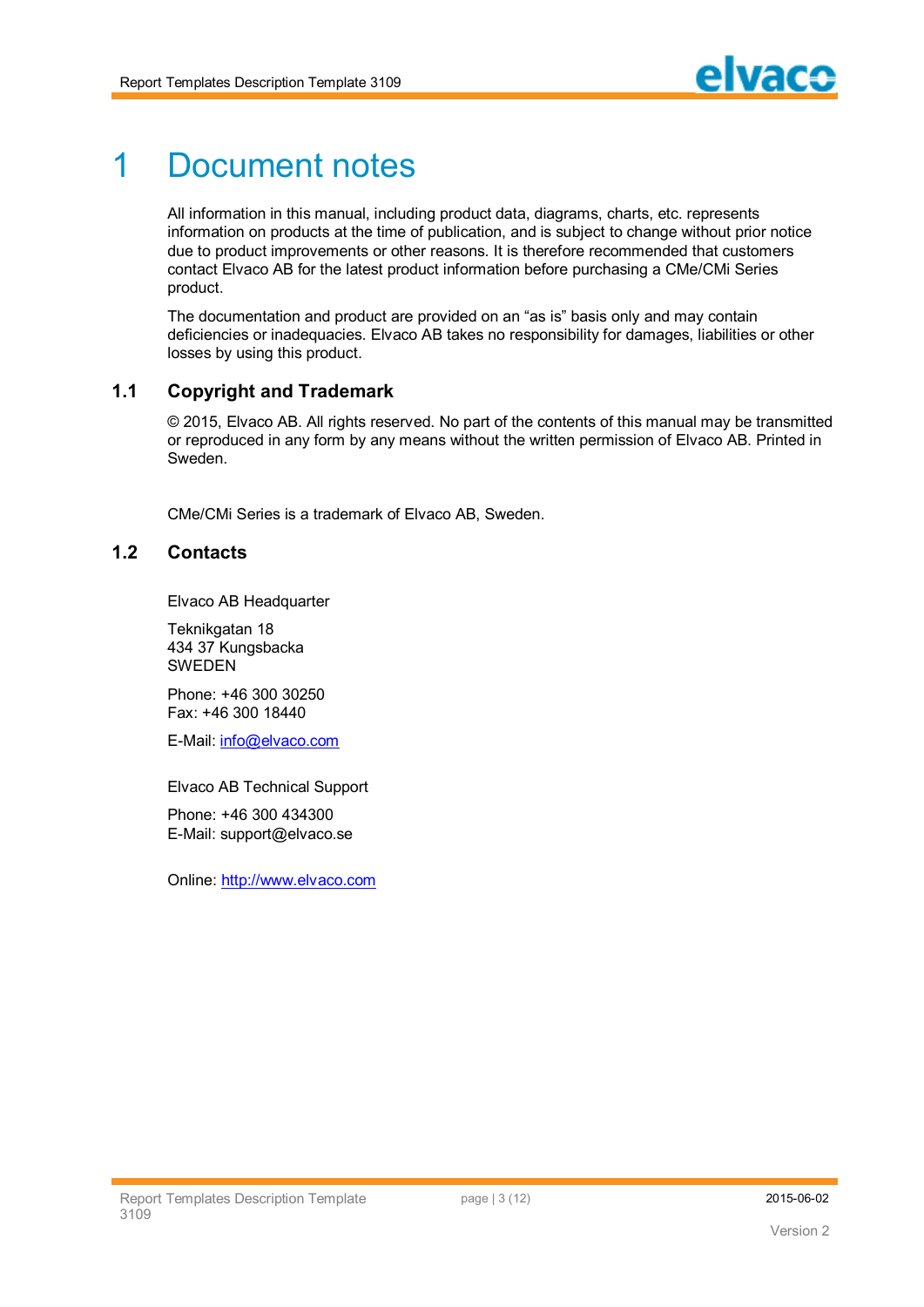

# 2 Using this document

## **2.1 Purpose and Audience**

This document describes the contents of the report information created from report template 3108. Use this document together with Report Template Reference Information for complete understanding of this report template contents.

For customer specific templates, please contact Elvaco AB.

## **2.2 Models**

CMe2100,CMi2110,CMi2120,CMi2130,CMe3100

#### **2.3 Additional and updated information**

Latest documentation version is available on Elvaco web site at http://www.elvaco.com.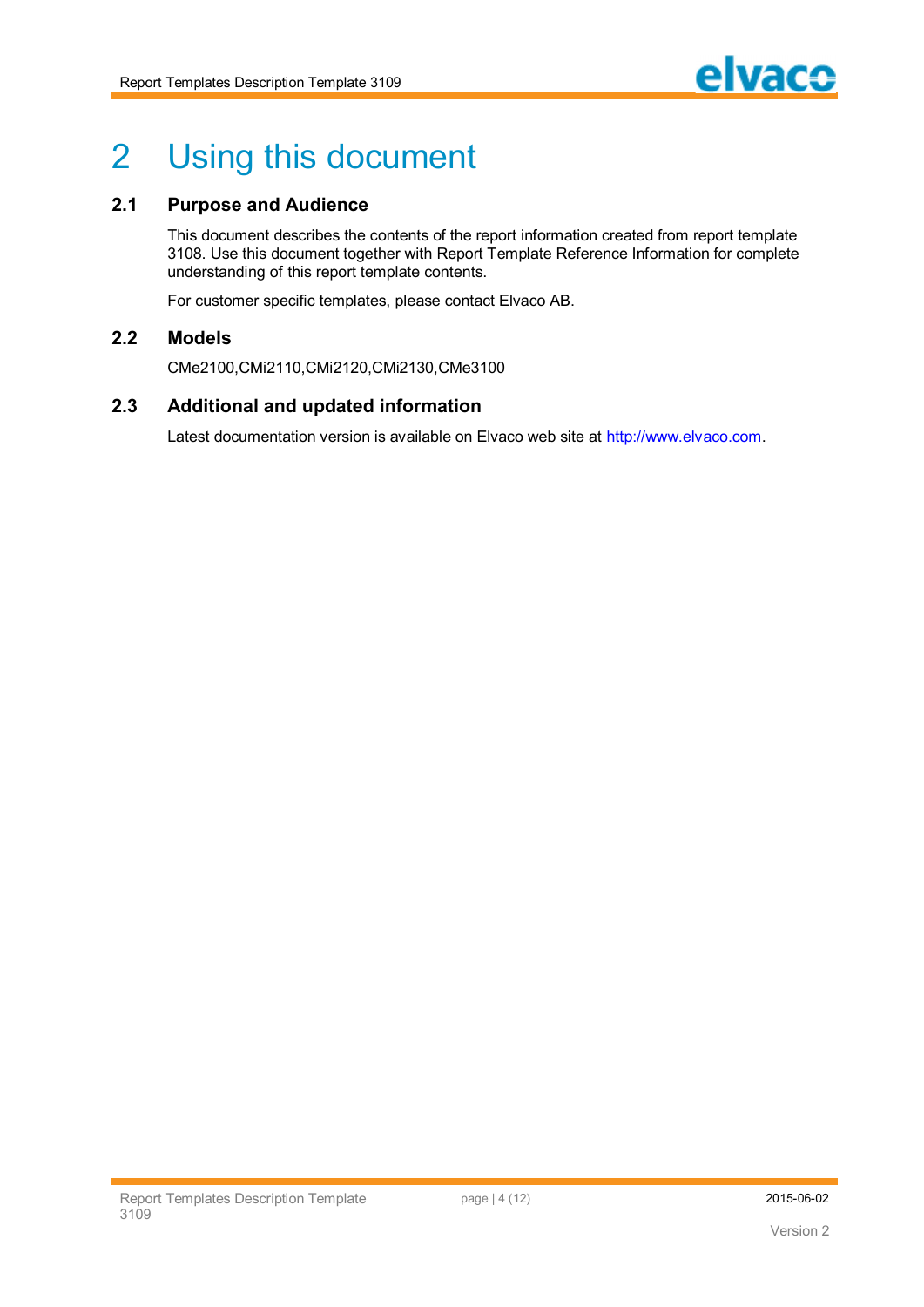# 3 Report format

This report contains value data in decoded format, i.e. the data is sent in clear text and no knowledge of how to decode M-Bus information is needed. This report sends a meter data report file to an HTTP server. On execution of this report, one file per device with values will be sent to the HTTP Server. HTTP method used is HTTP POST.

# **3.1 HTTP Headers**

#### **3.1.1 User-Agent**

To identify the product, the HTTP header User-Agent is filled with the following information:

```
User-Agent=TC65i/<imei> Profile/IMP-NG Configuration/CLDC-1.1
Model/<model> Hardware/<hw> Firmware/<fw> Application/<sw>
Serial/<serial>
```
#### **Parameter description**

| $\langle$ imei $\rangle$                               |  |  |
|--------------------------------------------------------|--|--|
| 15 digit product module IMEI number                    |  |  |
| $<$ model $>$                                          |  |  |
| Product model, i.e. CMe1000, CMe1100, CMe2000, CMe2100 |  |  |
| $\langle$ hw $\rangle$                                 |  |  |
| Product hardware version, i.e R4A                      |  |  |
| $<$ fw $>$                                             |  |  |
| Product module firmware version, <i>i.e.</i> 01.100    |  |  |
| $<$ sw $>$                                             |  |  |
| Product software version, i.e. 1.1.0                   |  |  |
| $<$ serial>                                            |  |  |
| 10 digit product serial number, i.e. 0006000000        |  |  |

Depending on product type, some of the headers may be left out or new headers may be added. The <serial> field is always present and should be used for product identification.

#### **3.1.2 Filename**

Filename header is filled with a name which can be useful when storing the body contents in a file on a server share.

Filename is in the following format:

<serial-number>\_ valuereport\_<time>\_<report-id>.csv.

Example of a file sent from a product with serial number 0006123456 at 2010-09-01 01:00:00: 0006123456\_valuereport\_20100901010000\_3109.csv.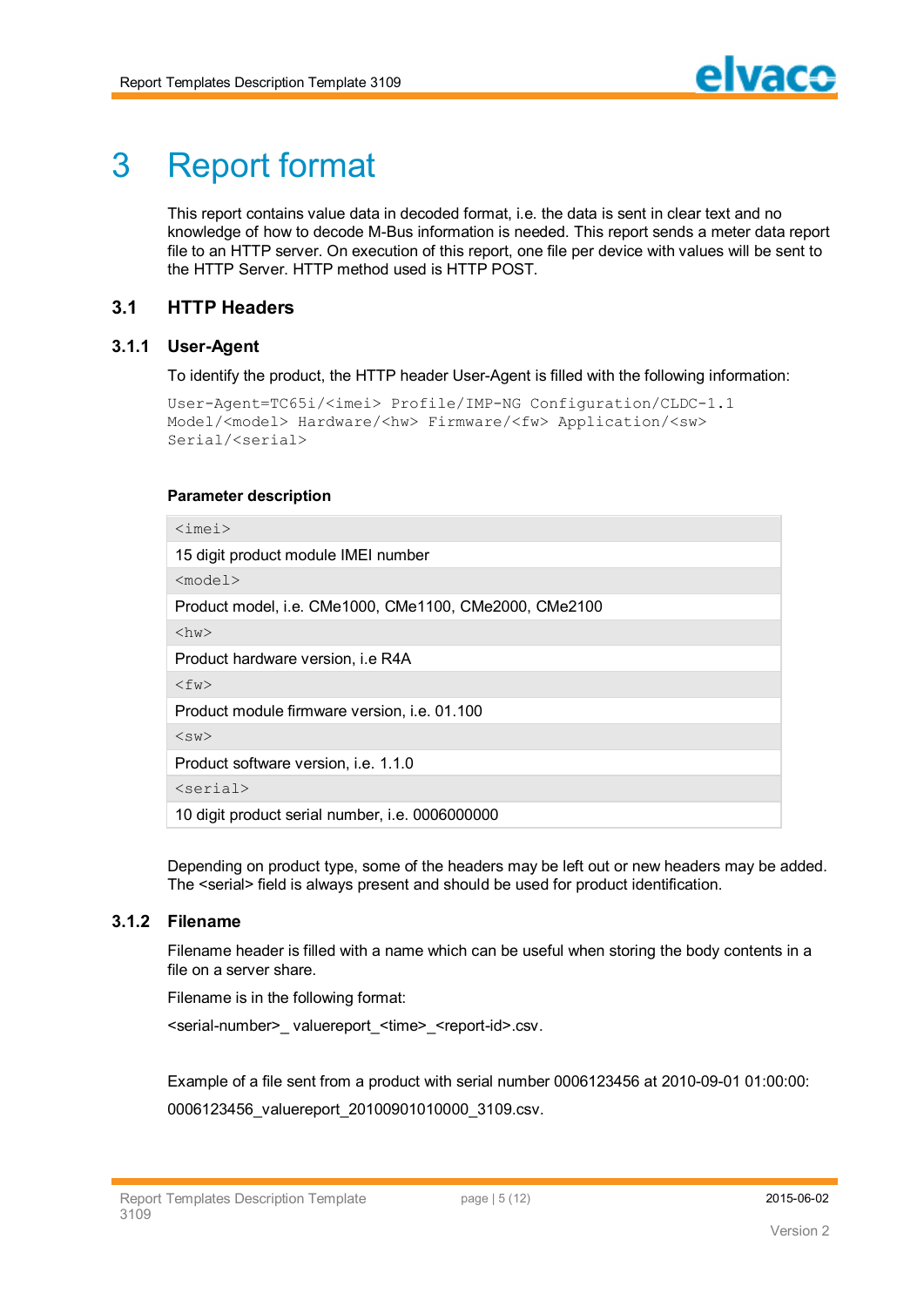

## **3.2 Body contents**

The body contains one column header line, followed by one or more value data lines. Each column header line describes the contents of the following value data lines. Please see Table 1 for column header descriptions.

| Column index<br>$(0 = first column)$ | Column contents                         | Description                                                                                                                                                                                                                                                                                                                                                                                               |
|--------------------------------------|-----------------------------------------|-----------------------------------------------------------------------------------------------------------------------------------------------------------------------------------------------------------------------------------------------------------------------------------------------------------------------------------------------------------------------------------------------------------|
| $\Omega$                             | #                                       | Fixed field indicating column header<br>information line.                                                                                                                                                                                                                                                                                                                                                 |
| $\mathbf{1}$                         | serial-number                           | Fixed field. Data row contains the CMe/CMi<br>product serial number.                                                                                                                                                                                                                                                                                                                                      |
| $\overline{2}$                       | device-identification                   | Fixed field. Data row contains the M-Bus<br>device secondary address.                                                                                                                                                                                                                                                                                                                                     |
| 3                                    | created                                 | Fixed field. Data row contains the date/time<br>of the data row.                                                                                                                                                                                                                                                                                                                                          |
| 4                                    | value-data-count                        | Fixed field. Data row contains the M-Bus<br>telegram number. $0 =$ first telegram, $1 =$<br>second telegram etc.                                                                                                                                                                                                                                                                                          |
| 5                                    | manufacturer                            | Fixed field. Data row contains the M-Bus<br>device three letter manufacturer code.                                                                                                                                                                                                                                                                                                                        |
| 6                                    | version                                 | Fixed field. Data row contains the M-Bus<br>device version.                                                                                                                                                                                                                                                                                                                                               |
| $\overline{7}$                       | device-type                             | Fixed field. Data row contains the M-Bus<br>device type as string.                                                                                                                                                                                                                                                                                                                                        |
| 8                                    | access-number                           | Fixed field. Data row contains the M-Bus<br>device access number which is increased by<br>one on every request to the meter. This field<br>can be used to verify that no other M-Bus<br>master has read the device.                                                                                                                                                                                       |
| 9                                    | status                                  | Fixed field. Data row contains the M-Bus<br>device status field.                                                                                                                                                                                                                                                                                                                                          |
| 10                                   | signature                               | Fixed field. Data row contains the the M-Bus<br>device signature field.                                                                                                                                                                                                                                                                                                                                   |
| 11n                                  | <value-description></value-description> | Value description information. This<br>information describes the exact contents of<br>this column. Depening on meter, one or more<br>value description columns are added.<br>The value description contains 6 fields<br>delimeted with comma. These fields in gives<br>the exact meaning of the contents of this<br>column.<br>The 6 fields are:<br>Description<br>Unit<br>Function<br>Tariff<br>Sub unit |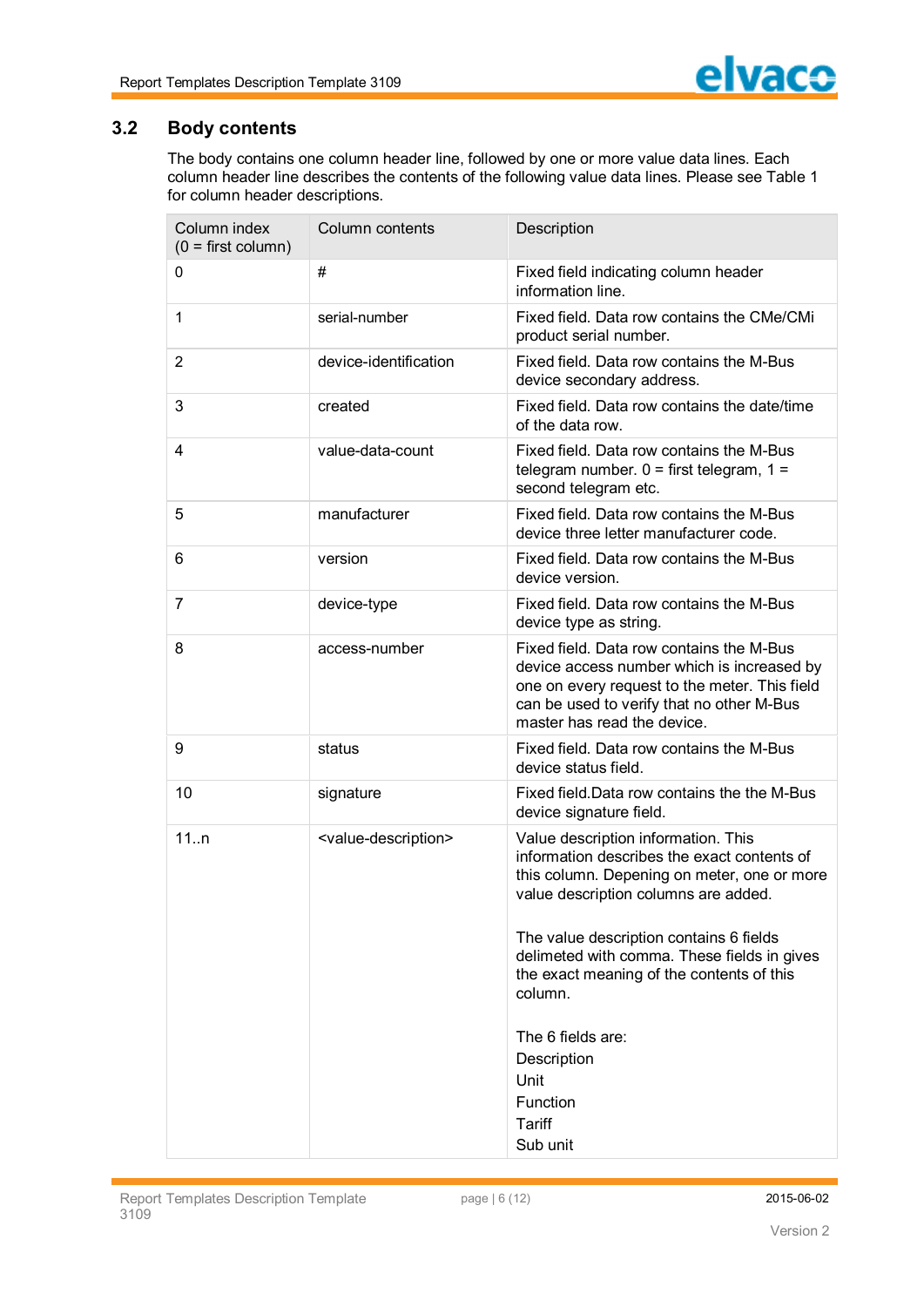

|                                                                                                                                          | Storage number<br>Please see Report Template Reference<br>Information for complete description of these |
|------------------------------------------------------------------------------------------------------------------------------------------|---------------------------------------------------------------------------------------------------------|
|                                                                                                                                          | fields.                                                                                                 |
| Example of first line in body with column headers                                                                                        |                                                                                                         |
| #serial-number; device-identification; created; value-data-                                                                              |                                                                                                         |
| count; manufacturer; version; device-type; access-                                                                                       |                                                                                                         |
| number; status; signature; fabrication-no, , inst-value, 0, 0, 0; act-<br>duration, minute(s), inst-value, 0, 0, 0; rf-level, dBm, inst- |                                                                                                         |
| value, 0, 0, 0; manufacturer-specific-ff-20,, inst-                                                                                      |                                                                                                         |
| $value, 0, 0, 0;$ volume, m3, inst-value, 0, 0, 0; volume, m3, inst-value, 0, 0, 1                                                       |                                                                                                         |
| Example of value data lines                                                                                                              |                                                                                                         |
| 0012041178;63666289;2015-06-01 00:00:00;00;KAM;27;cold                                                                                   |                                                                                                         |
| water; 156; 0; 0; 64000535; 1; -88; 0; 22, 700; 19, 731                                                                                  |                                                                                                         |
| 0012041178;63666289;2015-06-01 01:00:00;00;KAM;27;cold                                                                                   |                                                                                                         |
| water;157;0;0;64000535;1;-90;0;22,700;22,700                                                                                             |                                                                                                         |
| 0012041178;63666289;2015-06-01 02:00:00;00;KAM;27;cold                                                                                   |                                                                                                         |
| water;158;0;0;64000535;1;-90;0;22,700;22,700                                                                                             |                                                                                                         |
| 0012041178;63666289;2015-06-01 03:00:00;00;KAM;27;cold                                                                                   |                                                                                                         |
| water;159;0;0;64000535;1;-90;0;22,700;22,700                                                                                             |                                                                                                         |
| 0012041178;63666289;2015-06-01 04:00:00;00;KAM;27;cold<br>water;160;0;0;64000535;0;-90;0;22,700;22,700                                   |                                                                                                         |
| 0012041178;63666289;2015-06-01 05:00:00;00;KAM;27;cold                                                                                   |                                                                                                         |
| water; 161; 0; 0; 64000535; 0; -90; 0; 22, 700; 22, 700                                                                                  |                                                                                                         |
| 0012041178;63666289;2015-06-01 06:00:00;00;KAM;27;cold                                                                                   |                                                                                                         |
| water;162;0;0;64000535;1;-90;0;22,700;22,700                                                                                             |                                                                                                         |
| 0012041178;63666289;2015-06-01 07:00:00;00;KAM;27;cold                                                                                   |                                                                                                         |
| water;163;0;0;64000535;1;-90;0;22,700;22,700                                                                                             |                                                                                                         |
| 0012041178;63666289;2015-06-01 08:00:00;00;KAM;27;cold<br>water;164;0;0;64000535;1;-90;0;22,700;22,700                                   |                                                                                                         |
| 0012041178;63666289;2015-06-01 09:00:00;00;KAM;27;cold                                                                                   |                                                                                                         |
| water;165;0;0;64000535;1;-88;0;22,700;22,700                                                                                             |                                                                                                         |
| 0012041178;63666289;2015-06-01 10:00:00;00;KAM;27;cold                                                                                   |                                                                                                         |
| water; 166; 0; 0; 64000535; 1; -90; 0; 22, 700; 22, 700                                                                                  |                                                                                                         |
| 0012041178;63666289;2015-06-01 11:00:00;00;KAM;27;cold                                                                                   |                                                                                                         |
| water; 167; 0; 0; 64000535; 2; -90; 0; 22, 700; 22, 700                                                                                  |                                                                                                         |
| 0012041178;63666289;2015-06-01 12:00:00;00;KAM;27;cold                                                                                   |                                                                                                         |
| water;168;0;0;64000535;0;-86;0;22,700;22,700                                                                                             |                                                                                                         |
| 0012041178;63666289;2015-06-01 13:00:00;00;KAM;27;cold<br>water;169;0;0;64000535;0;-86;0;22,700;22,700                                   |                                                                                                         |
| 0012041178;63666289;2015-06-01 14:00:00;00;KAM;27;cold                                                                                   |                                                                                                         |
| water;170;0;0;64000535;0;-88;0;22,700;22,700                                                                                             |                                                                                                         |
| 0012041178;63666289;2015-06-01 15:00:00;00;KAM;27;cold                                                                                   |                                                                                                         |
| water; 171; 0; 0; 64000535; 1; -88; 0; 22, 700; 22, 700                                                                                  |                                                                                                         |
| 0012041178;63666289;2015-06-01 16:00:00;00;KAM;27;cold                                                                                   |                                                                                                         |
| water;172;0;0;64000535;1;-88;0;22,700;22,700                                                                                             |                                                                                                         |
| 0012041178;63666289;2015-06-01 17:00:00;00;KAM;27;cold                                                                                   |                                                                                                         |
| water;173;0;0;64000535;1;-88;0;22,700;22,700<br>0012041178;63666289;2015-06-01 18:00:00;00;KAM;27;cold                                   |                                                                                                         |
| water; 174; 0; 0; 64000535; 1; -86; 0; 22, 700; 22, 700                                                                                  |                                                                                                         |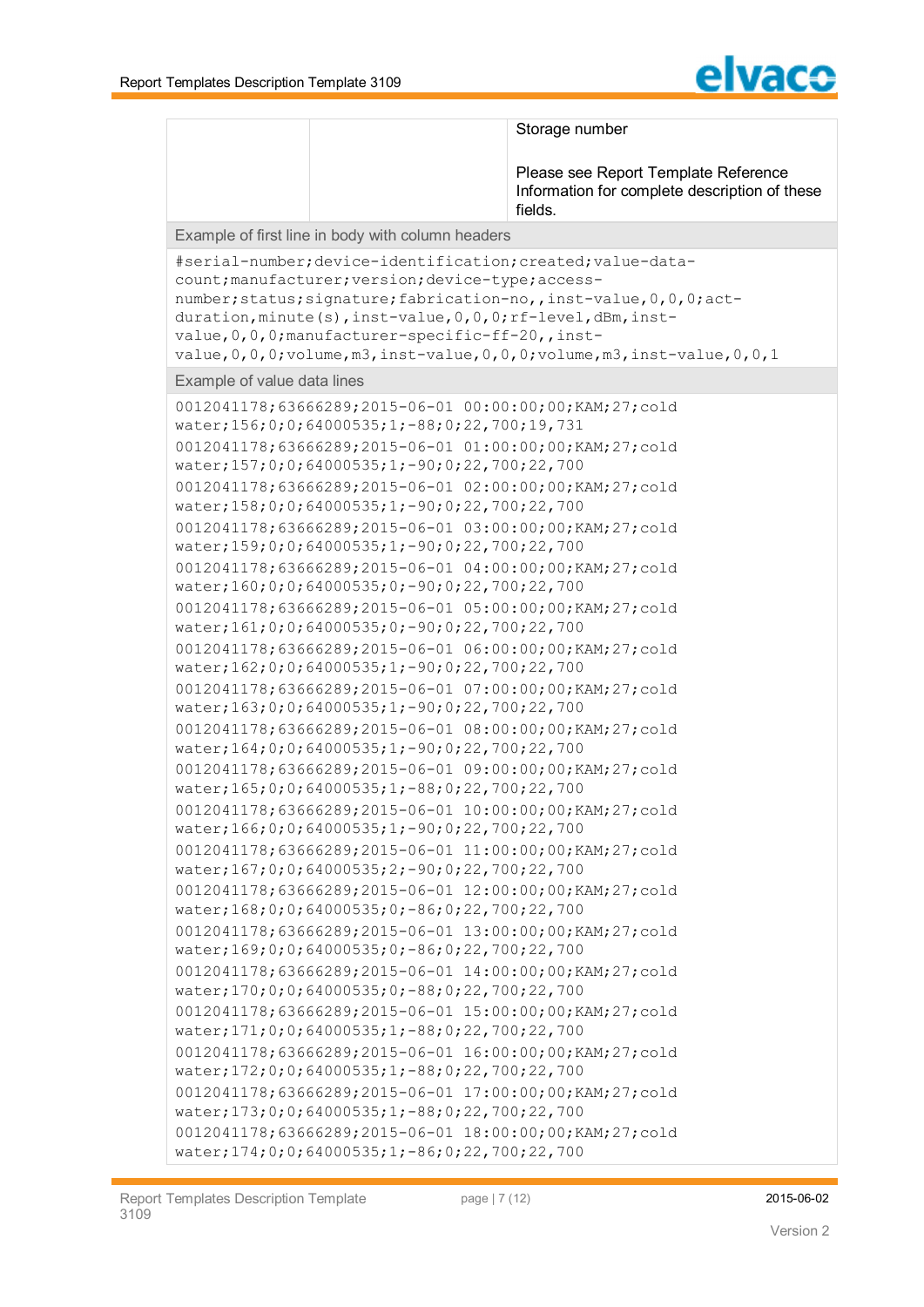

```
0012041178;63666289;2015-06-01 19:00:00;00;KAM;27;cold
water;175;0;0;64000535;2;-90;0;22,700;22,700
0012041178;63666289;2015-06-01 20:00:00;00;KAM;27;cold
water;176;0;0;64000535;0;-86;0;22,700;22,700
0012041178;63666289;2015-06-01 21:00:00;00;KAM;27;cold
water;177;0;0;64000535;0;-84;0;22,700;22,700
0012041178;63666289;2015-06-01 22:00:00;00;KAM;27;cold
water;178;0;0;64000535;1;-86;0;22,700;22,700
0012041178;63666289;2015-06-01 23:00:00;00;KAM;27;cold
water;179;0;0;64000535;1;-86;0;22,700;22,700
0012041178;63666289;2015-06-02 00:00:00;00;KAM;27;cold
water;180;0;0;64000535;1;-86;0;22,700;22,700
0012041178;63666289;2015-06-02 01:00:00;00;KAM;27;cold
water;181;0;0;64000535;1;-86;0;22,700;22,700
0012041178;63666289;2015-06-02 02:00:00;00;KAM;27;cold
water;182;0;0;64000535;1;-86;0;22,700;22,700
0012041178;63666289;2015-06-02 03:00:00;00;KAM;27;cold
water;183;0;0;64000535;2;-86;0;22,700;22,700
0012041178;63666289;2015-06-02 04:00:00;00;KAM;27;cold
water;184;0;0;64000535;0;-86;0;22,700;22,700
0012041178;63666289;2015-06-02 05:00:00;00;KAM;27;cold
water;185;0;0;64000535;0;-86;0;22,700;22,700
0012041178;63666289;2015-06-02 06:00:00;00;KAM;27;cold
water;186;0;0;64000535;0;-88;0;22,700;22,700
0012041178;63666289;2015-06-02 07:00:00;00;KAM;27;cold
water;187;0;0;64000535;1;-86;0;22,700;22,700
0012041178;63666289;2015-06-02 08:00:00;00;KAM;27;cold
water;188;0;0;64000535;1;-86;0;22,700;22,700
0012041178;63666289;2015-06-02 09:00:00;00;KAM;27;cold
water;189;0;0;64000535;1;-84;0;22,700;22,700
```
Example of body with all contens

```
#serial-number;device-identification;created;value-data-
count;manufacturer;version;device-type;access-
number;status;signature;fabrication-no,,inst-value,0,0,0;act-
duration, minute(s), inst-value, 0, 0, 0; rf-level, dBm, inst-
value, 0, 0, 0; manufacturer-specific-ff-20, , inst-
value,0,0,0;volume,m3,inst-value,0,0,0;volume,m3,inst-value,0,0,1
0012041178;63666289;2015-06-01 00:00:00;00;KAM;27;cold
water;156;0;0;64000535;1;-88;0;22,700;19,731
0012041178;63666289;2015-06-01 01:00:00;00;KAM;27;cold
water;157;0;0;64000535;1;-90;0;22,700;22,700
0012041178;63666289;2015-06-01 02:00:00;00;KAM;27;cold
water;158;0;0;64000535;1;-90;0;22,700;22,700
0012041178;63666289;2015-06-01 03:00:00;00;KAM;27;cold
water;159;0;0;64000535;1;-90;0;22,700;22,700
0012041178;63666289;2015-06-01 04:00:00;00;KAM;27;cold
water;160;0;0;64000535;0;-90;0;22,700;22,700
0012041178;63666289;2015-06-01 05:00:00;00;KAM;27;cold
water;161;0;0;64000535;0;-90;0;22,700;22,700
0012041178;63666289;2015-06-01 06:00:00;00;KAM;27;cold
water;162;0;0;64000535;1;-90;0;22,700;22,700
0012041178;63666289;2015-06-01 07:00:00;00;KAM;27;cold
```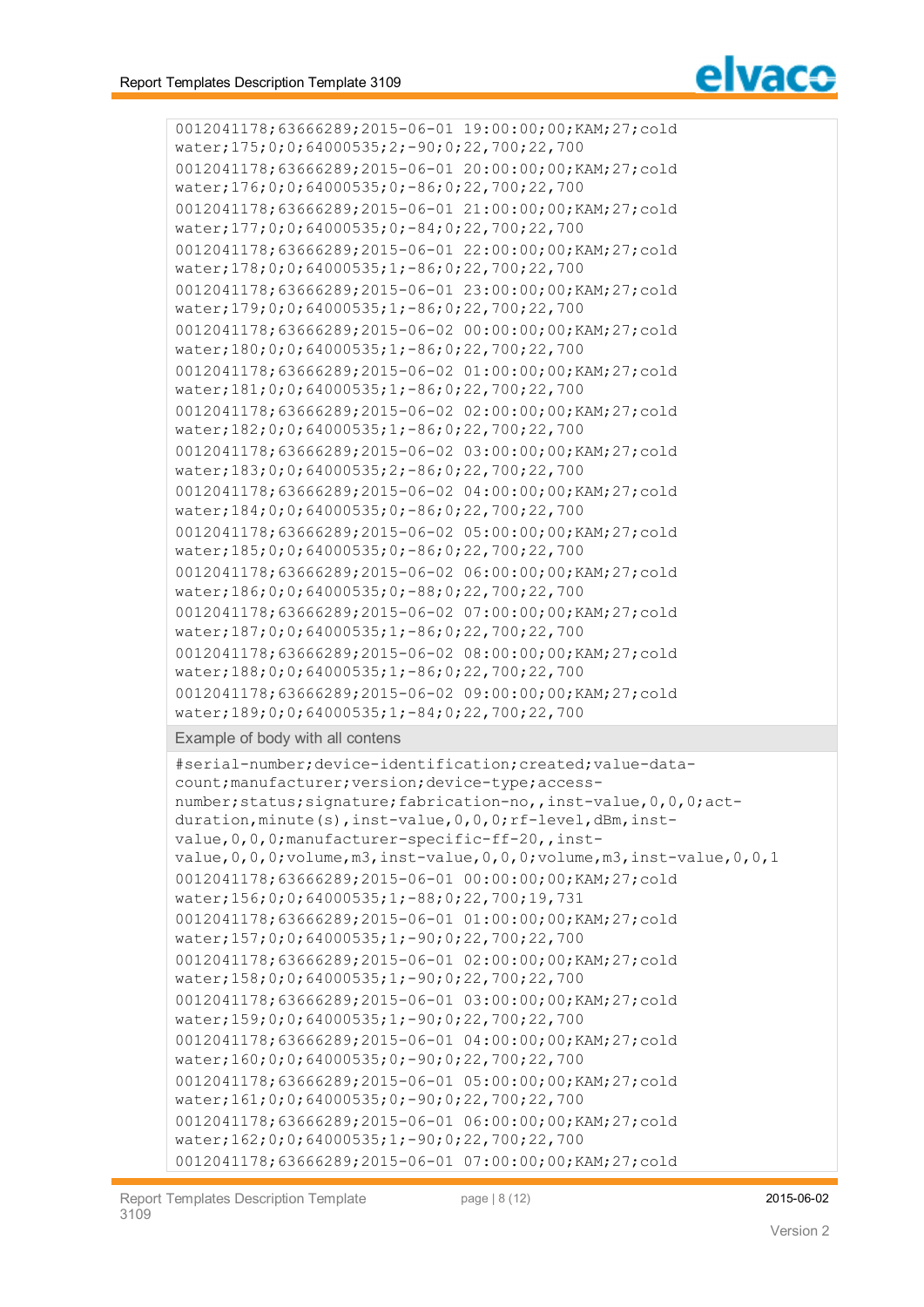

water;163;0;0;64000535;1;-90;0;22,700;22,700 0012041178;63666289;2015-06-01 08:00:00;00;KAM;27;cold water;164;0;0;64000535;1;-90;0;22,700;22,700 0012041178;63666289;2015-06-01 09:00:00;00;KAM;27;cold water;165;0;0;64000535;1;-88;0;22,700;22,700 0012041178;63666289;2015-06-01 10:00:00;00;KAM;27;cold water;166;0;0;64000535;1;-90;0;22,700;22,700 0012041178;63666289;2015-06-01 11:00:00;00;KAM;27;cold water;167;0;0;64000535;2;-90;0;22,700;22,700 0012041178;63666289;2015-06-01 12:00:00;00;KAM;27;cold water;168;0;0;64000535;0;-86;0;22,700;22,700 0012041178;63666289;2015-06-01 13:00:00;00;KAM;27;cold water;169;0;0;64000535;0;-86;0;22,700;22,700 0012041178;63666289;2015-06-01 14:00:00;00;KAM;27;cold water;170;0;0;64000535;0;-88;0;22,700;22,700 0012041178;63666289;2015-06-01 15:00:00;00;KAM;27;cold water;171;0;0;64000535;1;-88;0;22,700;22,700 0012041178;63666289;2015-06-01 16:00:00;00;KAM;27;cold water;172;0;0;64000535;1;-88;0;22,700;22,700 0012041178;63666289;2015-06-01 17:00:00;00;KAM;27;cold water;173;0;0;64000535;1;-88;0;22,700;22,700 0012041178;63666289;2015-06-01 18:00:00;00;KAM;27;cold water;174;0;0;64000535;1;-86;0;22,700;22,700 0012041178;63666289;2015-06-01 19:00:00;00;KAM;27;cold water;175;0;0;64000535;2;-90;0;22,700;22,700 0012041178;63666289;2015-06-01 20:00:00;00;KAM;27;cold water;176;0;0;64000535;0;-86;0;22,700;22,700 0012041178;63666289;2015-06-01 21:00:00;00;KAM;27;cold water;177;0;0;64000535;0;-84;0;22,700;22,700 0012041178;63666289;2015-06-01 22:00:00;00;KAM;27;cold water;178;0;0;64000535;1;-86;0;22,700;22,700 0012041178;63666289;2015-06-01 23:00:00;00;KAM;27;cold water;179;0;0;64000535;1;-86;0;22,700;22,700 0012041178;63666289;2015-06-02 00:00:00;00;KAM;27;cold water;180;0;0;64000535;1;-86;0;22,700;22,700 0012041178;63666289;2015-06-02 01:00:00;00;KAM;27;cold water;181;0;0;64000535;1;-86;0;22,700;22,700 0012041178;63666289;2015-06-02 02:00:00;00;KAM;27;cold water;182;0;0;64000535;1;-86;0;22,700;22,700 0012041178;63666289;2015-06-02 03:00:00;00;KAM;27;cold water;183;0;0;64000535;2;-86;0;22,700;22,700 0012041178;63666289;2015-06-02 04:00:00;00;KAM;27;cold water;184;0;0;64000535;0;-86;0;22,700;22,700 0012041178;63666289;2015-06-02 05:00:00;00;KAM;27;cold water;185;0;0;64000535;0;-86;0;22,700;22,700 0012041178;63666289;2015-06-02 06:00:00;00;KAM;27;cold water;186;0;0;64000535;0;-88;0;22,700;22,700 0012041178;63666289;2015-06-02 07:00:00;00;KAM;27;cold water;187;0;0;64000535;1;-86;0;22,700;22,700 0012041178;63666289;2015-06-02 08:00:00;00;KAM;27;cold water;188;0;0;64000535;1;-86;0;22,700;22,700 0012041178;63666289;2015-06-02 09:00:00;00;KAM;27;cold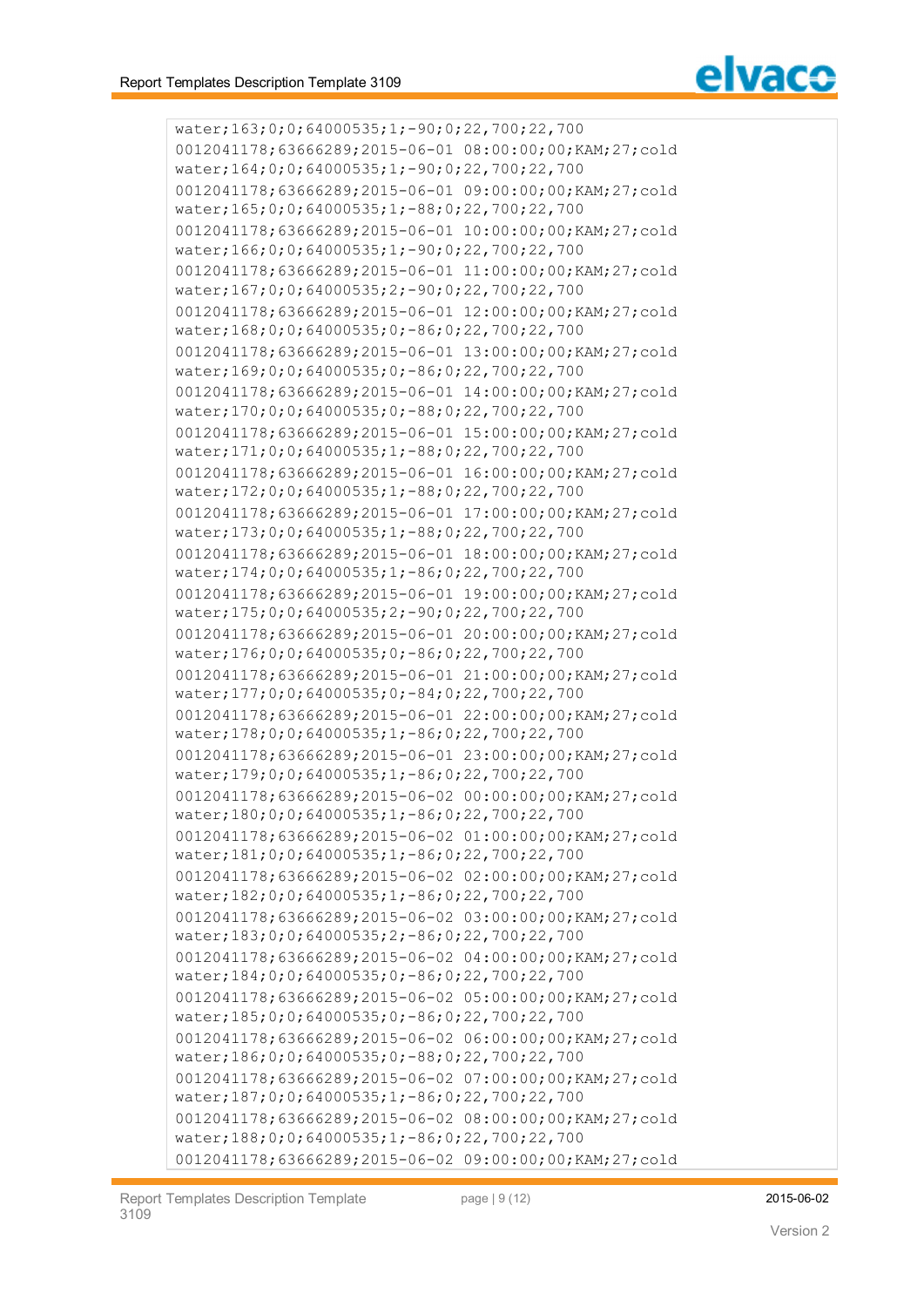

## water;189;0;0;64000535;1;-84;0;22,700;22,700

*Table 1 Body contents and example file*

## **3.3 Definitions**

| <b>Type</b>                 | Value                                                                                                         | Description                                    |
|-----------------------------|---------------------------------------------------------------------------------------------------------------|------------------------------------------------|
| Column delimiter            | Semi-colon ";"                                                                                                | The field separator                            |
| Decimal point<br>delimiter  | Default comma ",". Can<br>be changed with<br>configuration key<br>common.product.culture.d<br>ecimalseparator | Decimal separator character                    |
| End of line<br>character(s) | CRLF (0x0D0A)                                                                                                 | End of every line, before starting a new line. |

*Table 2 Definitions*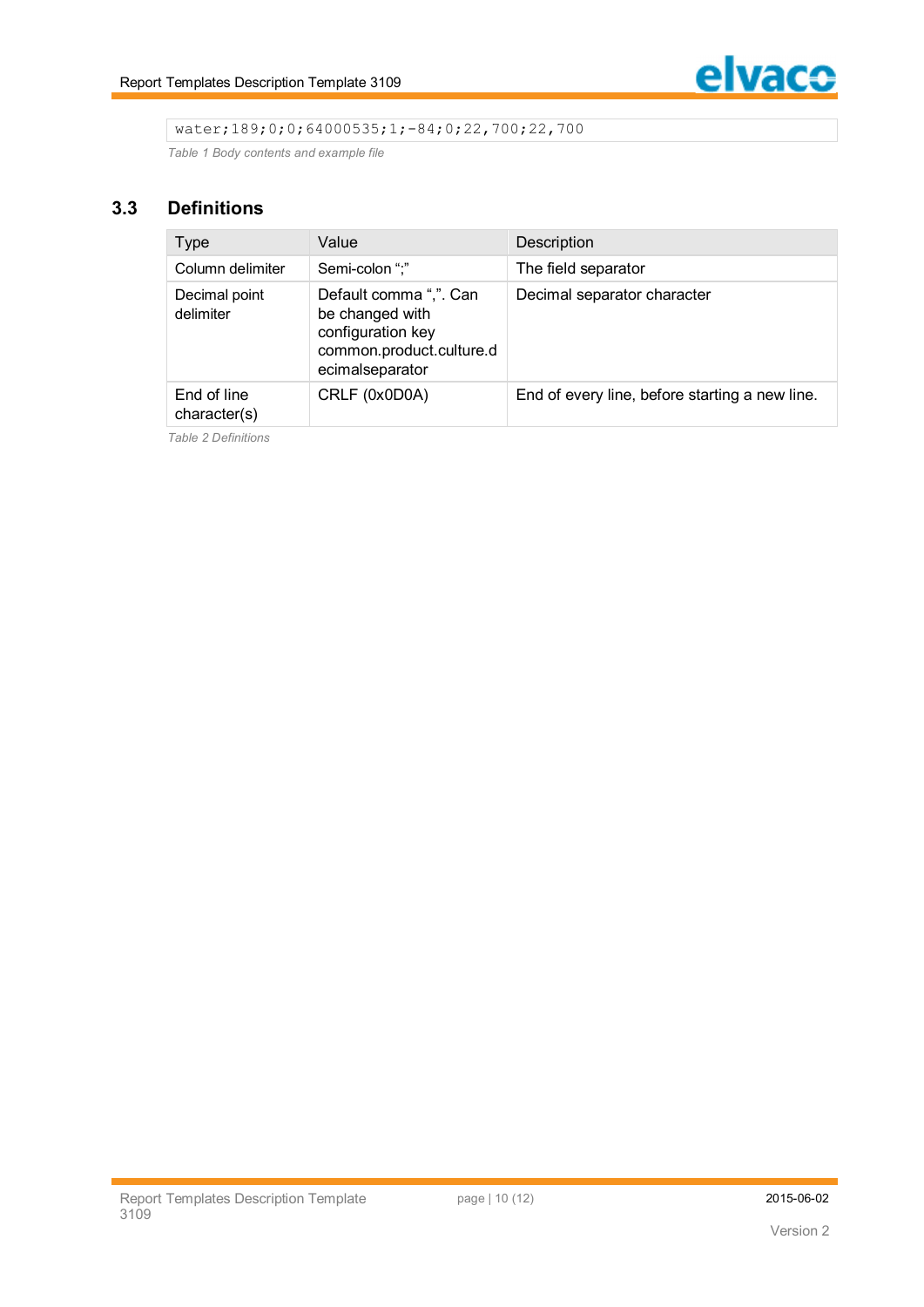

# 4 Document History

| <b>Version</b> | <b>Date</b> | <b>Description</b> | <b>Author</b> |
|----------------|-------------|--------------------|---------------|
| 1.0            | 2015-06-02  | First release      | David Vonasek |
|                |             |                    |               |
|                |             |                    |               |
|                |             |                    |               |
|                |             |                    |               |

# **4.1 Document software and hardware appliance**

| <b>Type</b> | <b>Version</b>           | <b>Date</b>              | <b>Comments</b> |
|-------------|--------------------------|--------------------------|-----------------|
| Hardware    | $\overline{\phantom{0}}$ | $\overline{\phantom{0}}$ | -               |
| Software    | >2.5.0                   | 2015-03                  |                 |